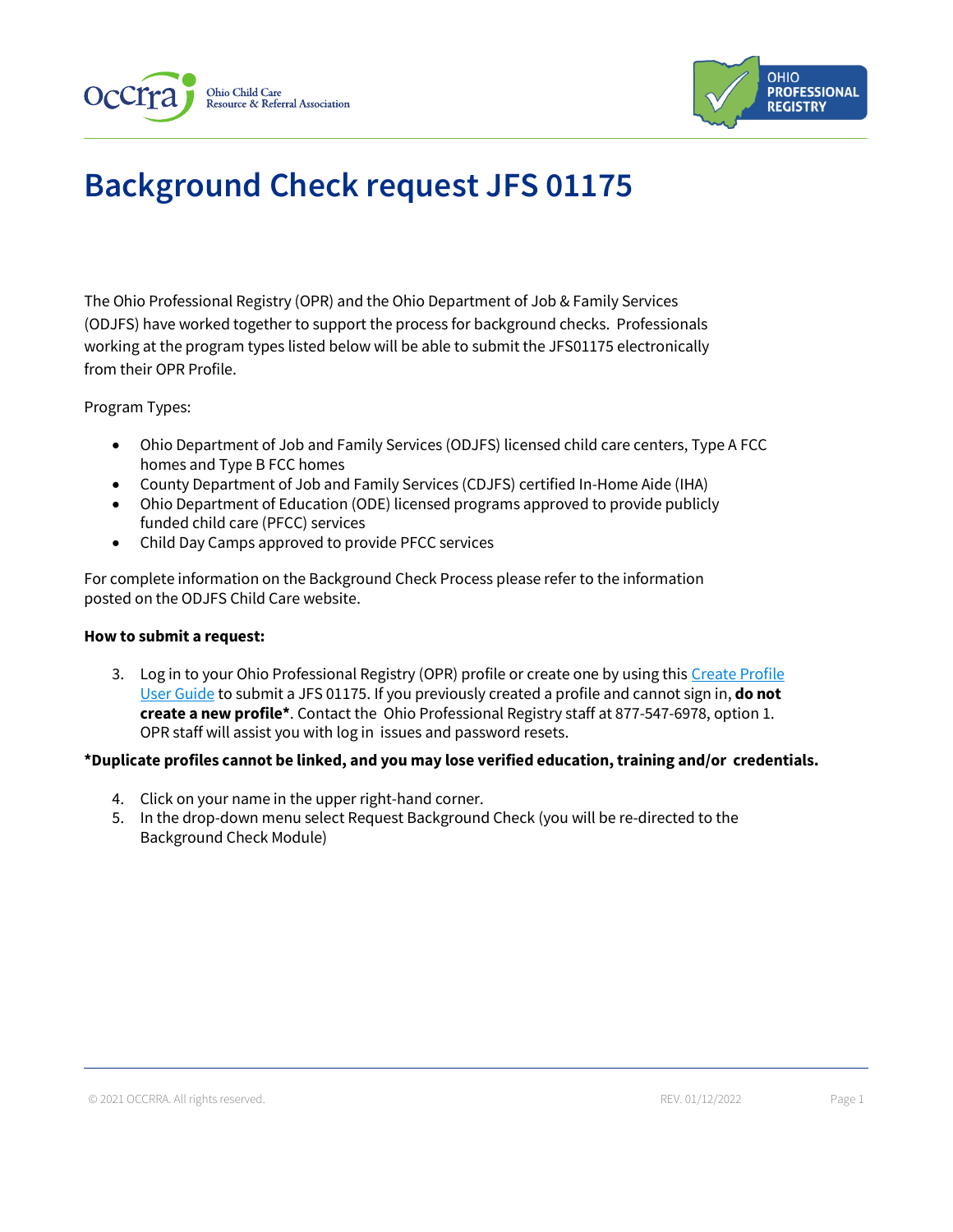



- 6. Review the information on the Overview Screen and gather the information needed to complete the background check request.
- 7. Click Start Request

## **Completing the Background Check Request**

- 1. Review the Profile Account information that has been pulled from your OPR Profile
- 2. If this information is not correct, click Edit Profile to return to the OPR and update your profile.

Please note: If you return to your profile to make any changes, you will need to follow the instructions in 1. above and click on Request Background Check again.

Please review the above summary of your profile for accuracy. If the profile information is not correct, please edit your profile as it may delay the processing of your background checks. To **Edit Profile** edit your profile, please click "Edit Profile" to the right and make the necessary changes.



3. If the information is correct, you will click Start Request.

#### **Section I – Personal Information**

- 1. Enter your Social Security Number (the number will only display the last four digits, this is encrypted information) Add any Aliases or Maiden Names.
- 2. Add any addresses you have resided at in the past five years.
- 3. You will need to include all addresses you have resided at in the last five years.
- 4. You will need to include your current address in the field.
- 5. If you have lived at your current residence for five years or longer, enter the address only, **do not** click on Add.
- 6. You will need to **Click Add** to add additional addresses to cover five years of residency (beyond the one current address)

```
© 2021 OCCRRA. All rights reserved. REV. 01/12/2022 Page 2
```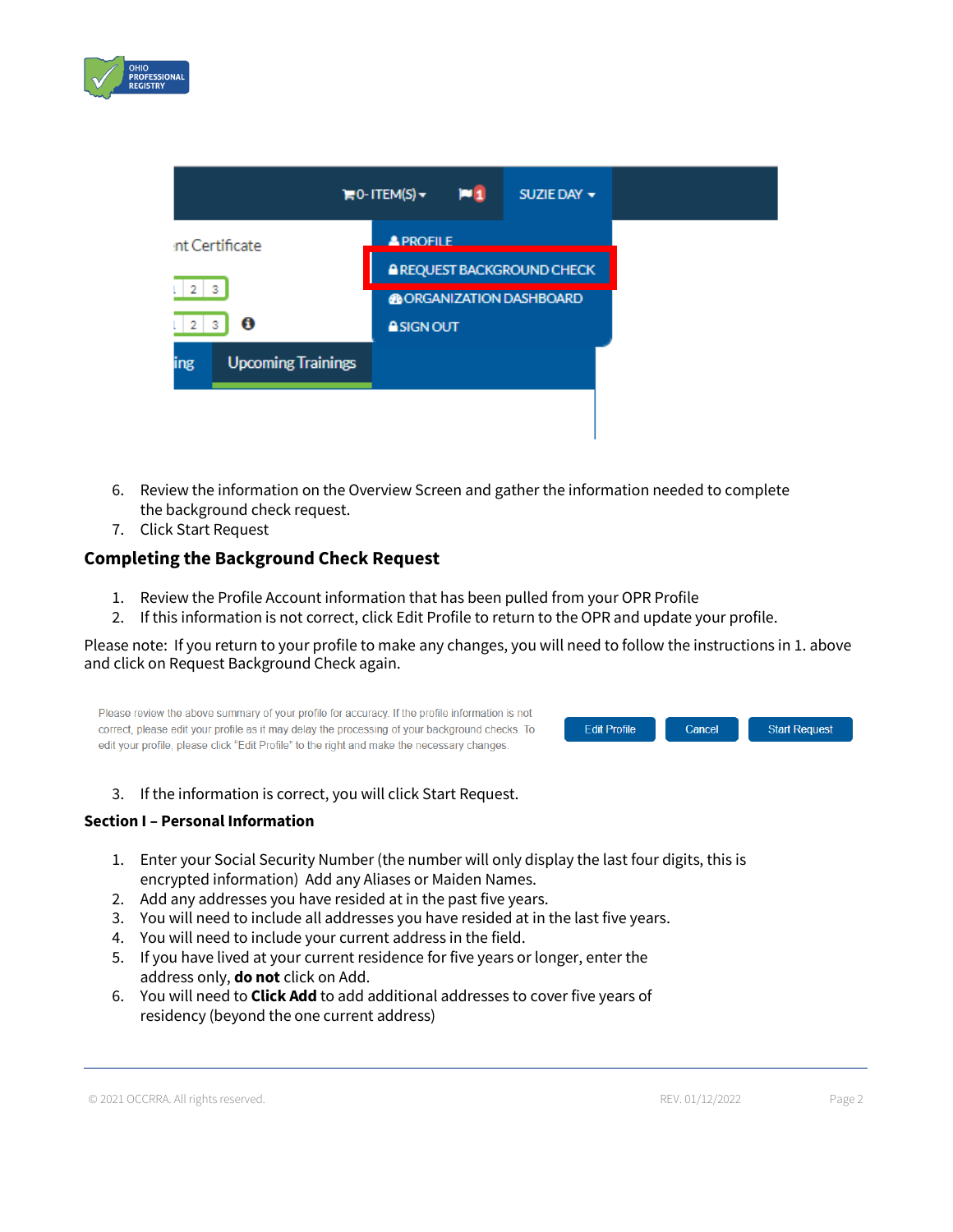

#### **Please note:** Dates must be entered in the **mm/dd/yyyy format** in order to be accepted and for the most current address the **date** '**To' will be the date the form is completed**

- 7. Using the fields provided, enter Race, Ethnicity, Gender, Height, Weight, Hair and Eye Color.
- 8. If currently employed in child care, enter the start date of your current employment Check if you have been employed in child care in the last six months.
- 9. Include information on physical markings.
- 10. Click next section when all data has been entered.

#### Section II – Program Search

1. Search for the program(s) that need to receive the Background Check Results (JFS01176 or JFS01177 notification). You can search by Program Name or Program License Number

#### **Program Search**

Please select any program(s) that you would like to receive the JFS 01176 "Program Notification of Background Check Review for Child Care." This may include a program where you are currently associated or a program where you will be associated in the future that has not yet received the JFS 01176. If the request for a background check is for the five year update, please select all programs where you are associated to ensure all programs receive the updated JFS 01176.

If you are not currently associated with a program, please check the box for "No associated program at this time" and continue with your request. Once you are associated with a program, you will be required to submit another request for a background check and select the program to receive the JFS 01176.

| <b>Enter Program Name</b>     | No program associated at this time<br>Q                                                |
|-------------------------------|----------------------------------------------------------------------------------------|
| <b>Enter Program Number</b>   | $\alpha$                                                                               |
| <b>Program Search Results</b> |                                                                                        |
| <b>Name and Address</b>       | <b>Program Number</b><br>County<br><b>Type</b>                                         |
| No Results Available.         |                                                                                        |
|                               | $0$ of $0$<br>$\langle$<br>Rows Per Page:<br>Clear<br>Add<br>10 <sup>°</sup><br>$\sim$ |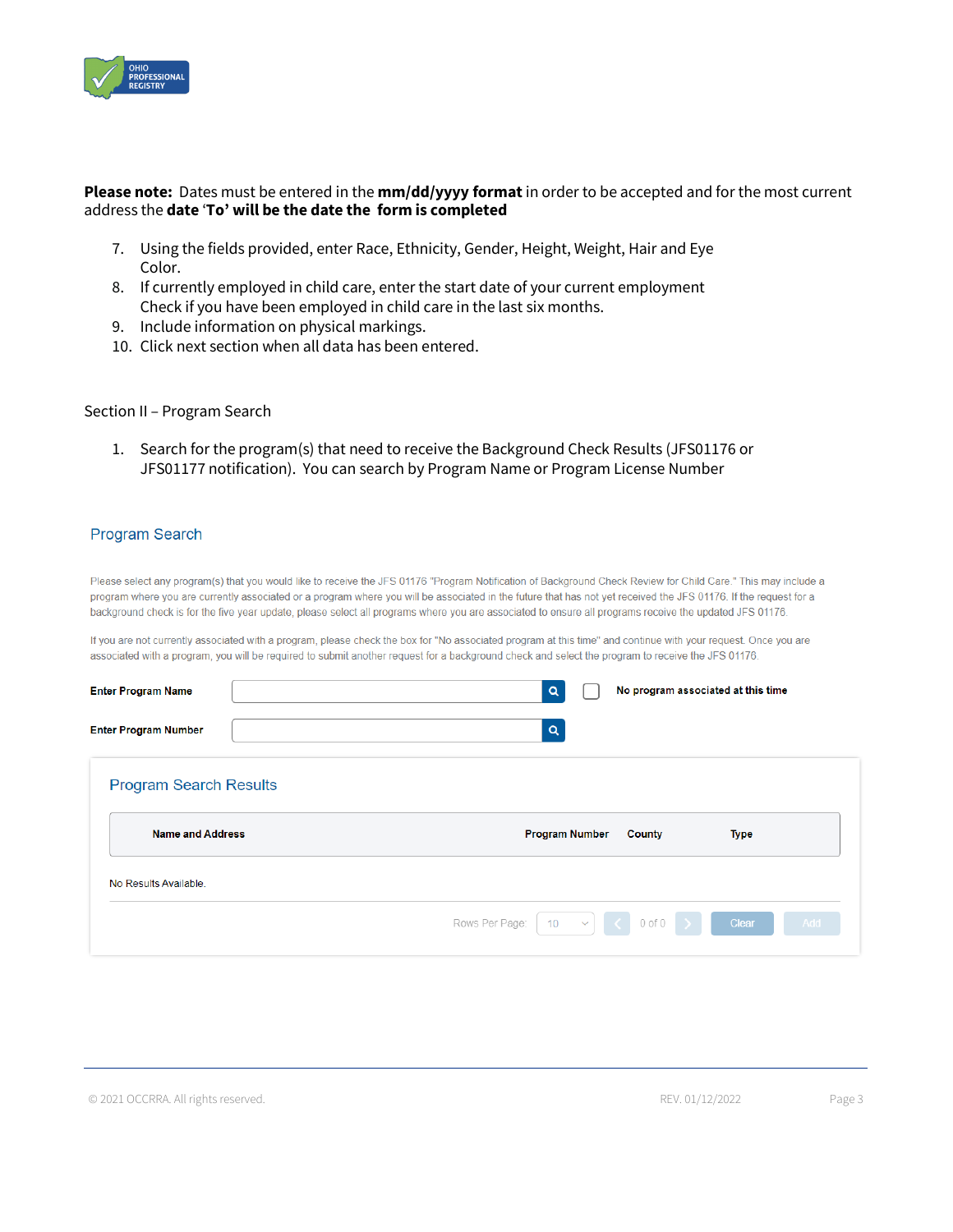

4. Click on the programs in the search result to add them to this request If you are not currently employed in child care, you can still have your Background Check completed. Click on the *No program associated at this time* and the results will not be sent to any programs.

| <b>Are You Sure</b>                                                                                                                                                                                |  |
|----------------------------------------------------------------------------------------------------------------------------------------------------------------------------------------------------|--|
| Are you sure you are not working or going to be working in a program?<br>By submitting this Background Check Request without program information, a 1176 will NOT be issued to your administrator. |  |
|                                                                                                                                                                                                    |  |
|                                                                                                                                                                                                    |  |
|                                                                                                                                                                                                    |  |
| Cancel<br>I am sure                                                                                                                                                                                |  |

- 3. Electronically sign the form by typing your name in the signature field.
- 4. Agree to the terms and conditions.
- 5. Submit your request.
- 6. Once the request is submitted, you will see the following message: